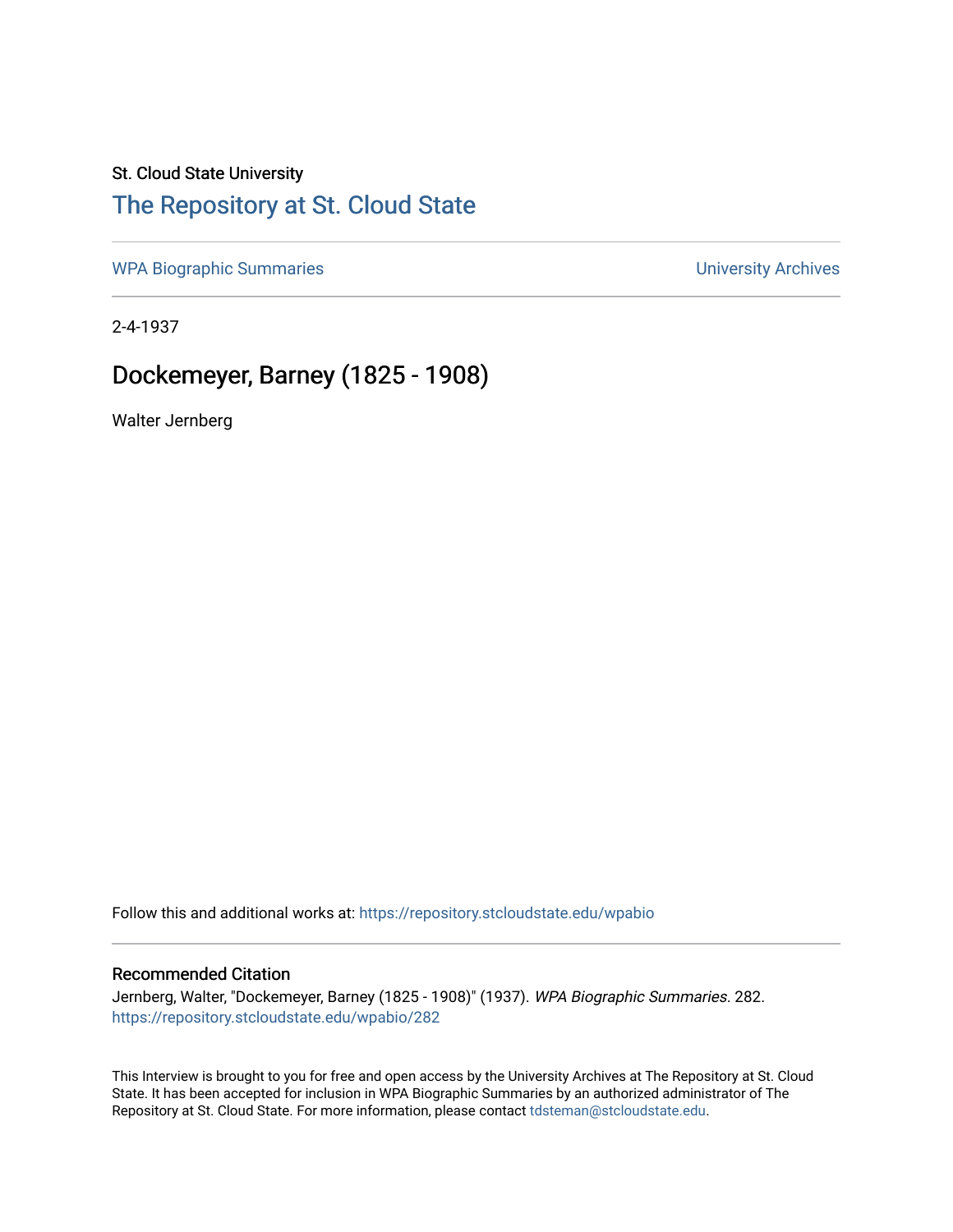### DOCKEMEYER, BARNEY

Si cas souther

## File No.  $B-295$

 $x \frac{1}{2}$ 

Dockemeyer Barney was born in Germany in 1825. When about twenty-two years old Barney came to the United States. After his arrival in this country he went to Ohio, and there he was employed until about 1860, when he came to St. Augusta township Stearns county Minnesota. In that place he secured a homestead near the present Hess Brickyards. In 1862 during the Sioux outbreak Barney was forced to leave his farm and seek protection at St. Cloud. Here a fort had been erected at the site of the present Central Junior High School. The Indians did not extend their ravages as far north as St. Cloud, and the settlers were greatly relieved when they heard that the militia had succeeded in puting a end to the uprising and they could return to their homes.

About 1863 Barney was married to Mrs. Witschen, a widow. There was one child born to this union, Threasa. Mrs. Witschen had three children by her previous marriage. They were Christine, Elizabeth and William Witschen. Threasa Dockemeyer married Peter Schmitt. she is dead. Christine Witschen, was married to Nick Goedart, she is also dead. Elizabeth Witschen, is the wife of Henry Gohman of St. Augusta. William Witschen is dead.

Mrs. (Witschen) Dockemeyer died about 1866, she is buried in the St. Augusta Cemetery. Barney Dockemeyer died in 1908, at the Saint Joseph's Home in St. Cloud. He is buried in Calvary Cemetery.

> Interviewed: Elizabeth (Schmitt) (Jernberg) February 4, 1937 Date: Spence  $By:$ Walter Jernberg

Publication Granted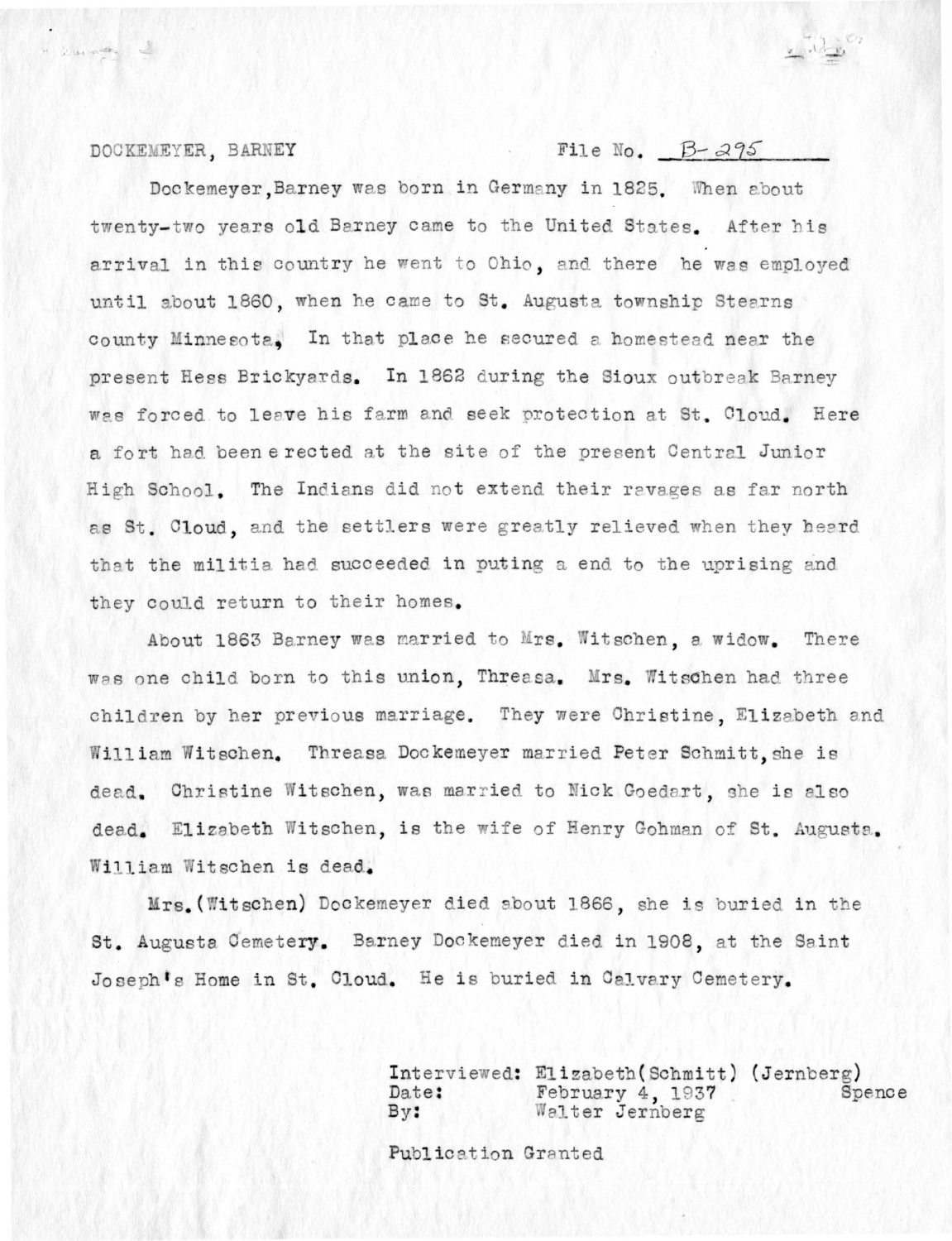TAKEN FROM THE CENSUS RECORDS OF 1860 Enumerated July 23, 1860 By-- C. Grandelmeyer Post Office -- St. Cloud Page No. 113

lu.

 $\mathcal{X} = \mathbb{P}^{\frac{1}{2}}\nabla f \cdot \mathbb{E}^{\frac{1}{2}} \cdot \mathbb{P}^{\frac{1}{2}}\cdot \mathbb{P}^{\frac{1}{2}}\cdot \mathbb{P}^{\frac{1}{2}}$ 

Bernard Dockinger ( Bernard Dockemeyer Age 35 Male  $<sub>sex</sub>$ </sub> Occupation Farmer Born Hanover